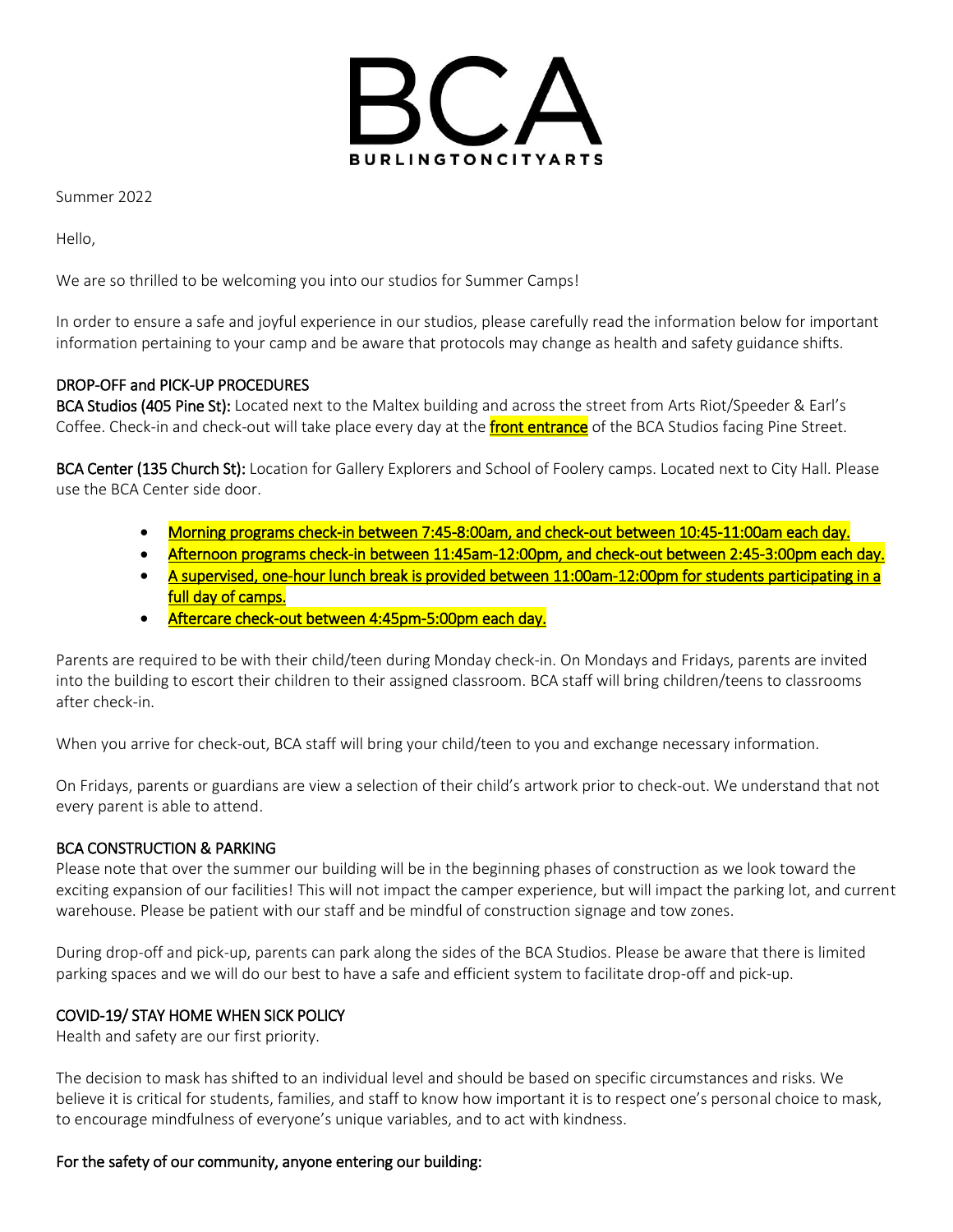- Must stay home if they exhibit any symptoms of illness. This includes COVID-19 symptoms, flu-like symptoms, or are just not feeling well. Children or staff arriving visibly ill will be sent home if symptomatic, regardless of vaccination status. For contagious illnesses, a doctor's note confirming that your child is no longer contagious will be required before they can attend or return.
- Should be tested for COVID-19 if they have symptoms of COVID-19 (regardless of vaccination status), are a close contact to someone who has tested positive and are not fully vaccinated, and are at a higher risk for COVID-19.
	- o If your student has tested positive for COVID-19, they should isolate for 5 days according to guidelines set forth by the Vermont Department of Health.
	- o There is a state testing site on the other side of our building at 405 Pine Street. There is no traffic, indoors, between the two facilities and no contact between those who come to get tested and City staff or those participating in the programs at 405 Pine Street.

# CLEANING & DISINFECTING

Students will be asked to wash their hands upon entering the studios and we will monitor and support healthy hand hygiene throughout the day. Throughout the day, we will clean and disinfect high touch areas including door handles, switches, sinks, bathrooms and frequently touched objects and surfaces. A professional cleaning service cleans our facility on Monday and Wednesday nights.

### STUDENT INFO FORMS

A student info form must be completed by a parent/guardian for all students under 18 years old. Students will not be allowed to participate without this form completed and on file the first day. A student info form was sent with your original camp confirmation; You can fill one out on the first day at check-in.

### THINGS TO WEAR OR BRING

- Comfortable clothes you don't mind getting messy.
- Sneakers or closed toe footwear with tread (no sandals or flip-flops). Our art studios, especially the clay studio, can get slippery.
- Hair ties for long hair. \*BCA pottery/clay programs require that long hair is pulled back.
- **Backpack**

\*This is especially important for photography camps which go on guided photo walks in the neighborhood and allows for hands-free access to cameras and equipment

- Sunscreen and hat
- Water bottle or 1-2 drinks
- Peanut-free and tree-nut free snack(s) and lunch (if applicable)

\*Please note that our programs are peanut free and tree-nut free, as some of our students have life-threatening nut allergies. Please do not pack items containing peanuts or tree nuts, including almonds, brazil nuts, cashews, hazelnuts, macadamia nuts, pecans, pine nuts, pistachios, walnuts, etc.

\*\*If another student in your child's camp has a severe allergy, especially one that is contact reactive, we will notify parents as soon as we are aware and ask that you please do your best with packed lunches to help us ensure camper safety.

• Rescue Medicine (inhaler, epi-pen, etc.. if applicable)

\*Students who require rescue medicine including an inhaler for asthma attacks or an Epi-Pen for a bee-sting or food allergy, must keep this medicine close by at all times. If medication is needed during program time, parents must request and complete BCA's Medication Release Form. Medications must be kept in their original container. Medication will not be distributed to your child without this form.

On nice days, BCA staff will take students outside as much as possible and may walk students to nearby parks including Callahan Park on Locust Street, Smalley Park on St. Paul Street, or City Hall Park.